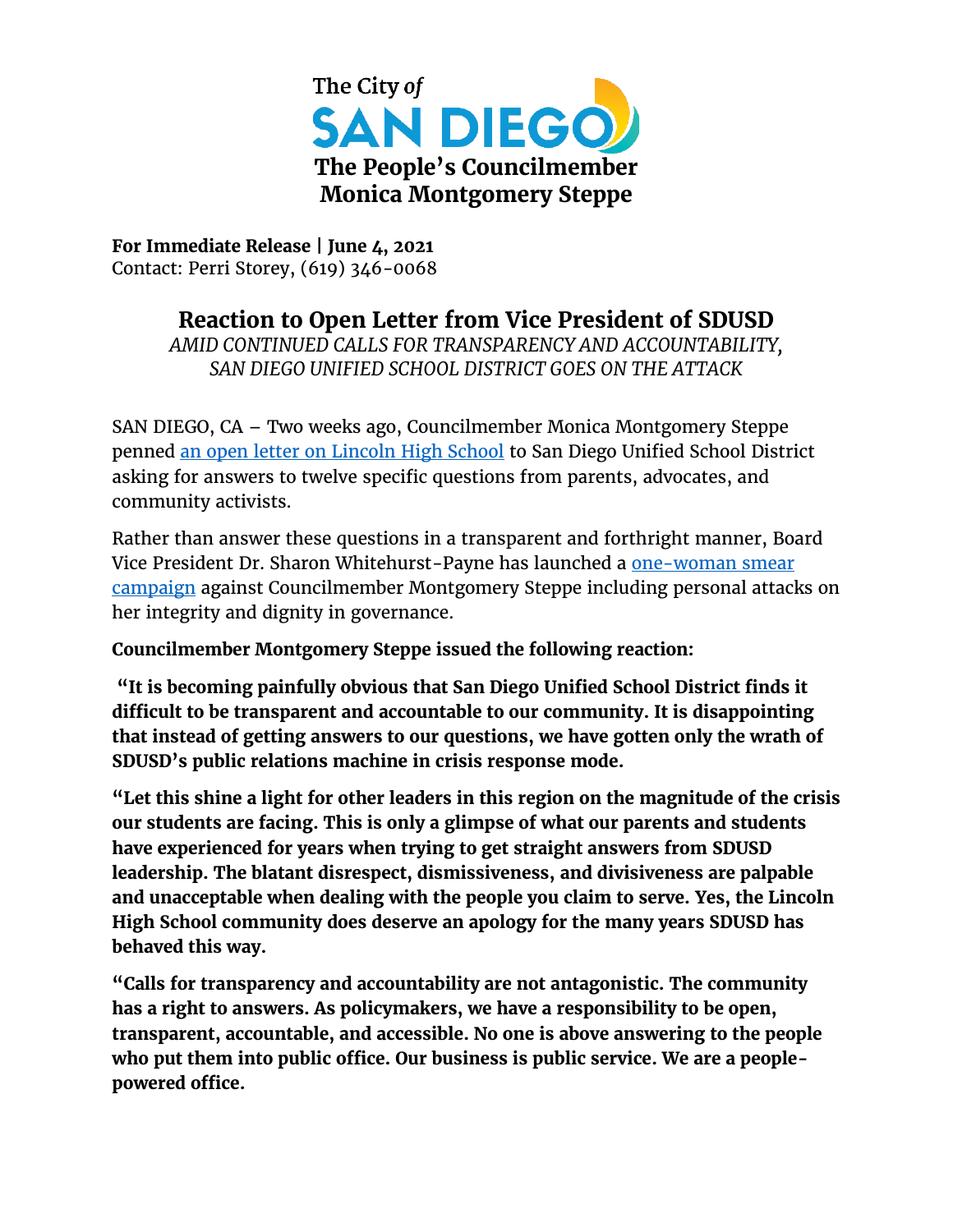**"After years of hearing community concerns, I simply elevated them. My voice joined a chorus of community voices demanding answers from SDUSD. We simply want answers. Anything other than straight answers is a red herring, and we will not be distracted by these tactics.**

**"From day one, I have carried and amplified the community's voices. I am standing with the students, parents, activists, education justice advocates, and community leaders continuing to call for answers.** 

**"Anyone who equates institutional accountability with not caring about the people the institution serves fundamentally misunderstands the role of public service. I look forward to having this conversation at the community forum, so that we may hear firsthand from our community and see where hand-picked statistics and political talking points differ from community experience. My office will not be distracted by rhetoric and red herrings. We will fight for the people and continue to amplify their voices."**

## **The community reacts to Dr. Sharon Whitehurst-Payne's Open Letter:**

*"I appreciated Councilmember Montgomery Steppe's open letter to San Diego Unified School District (SDUSD). For far too long, the district has ignored Lincoln High School. SDUSD leadership has become very proficient at self-promotion and self-congratulation, redirecting conversations around problematic issues by creating positive narratives that are either false or misleading, by highlighting small successes of an otherwise bleak truth. That was what Dr. Whitehurst-Payne did in her open letter. She side-stepped the questions about the longterm academic issues at Lincoln High by referencing the more recent implications of the pandemic and spinning a positive narrative. We must keep up the pressure. SDUSD has ignored the issues in the Lincoln Cluster for more than a decade, and without continued focus and pressure, district leaders will continue to look the other way."* **A.S., educational justice activist**

*"I am sorely disappointed by Dr. Sharon Whitehurst-Payne's vitriol-laced personal attack on the People's Councilmember. It is shameful that while community members are working earnestly to organize a community forum in an attempt to get answers to our questions, our representative on the school board is signing her name to downright disrespectful and condescending letters instead of answering the calls for transparency. And despite us having secured commitments from other members of the school board and key administrators to participate in our community forum, Dr. Whitehurst-Payne has still not returned our call. This is but one example of how our community is consistently denied access to discuss our grievances and concerns with our representative, the Vice President. If anyone owes an apology, it's Sharon."–* **G. Jones-Wright, Executive Director, Community Advocates for Just and Moral Governance & long-time volunteer mock trial coach at Lincoln High School**

*"To think that the Board President and longest serving member of the second largest school district in our Great State, would sign off on such an utterly disrespectful letter, is beyond*